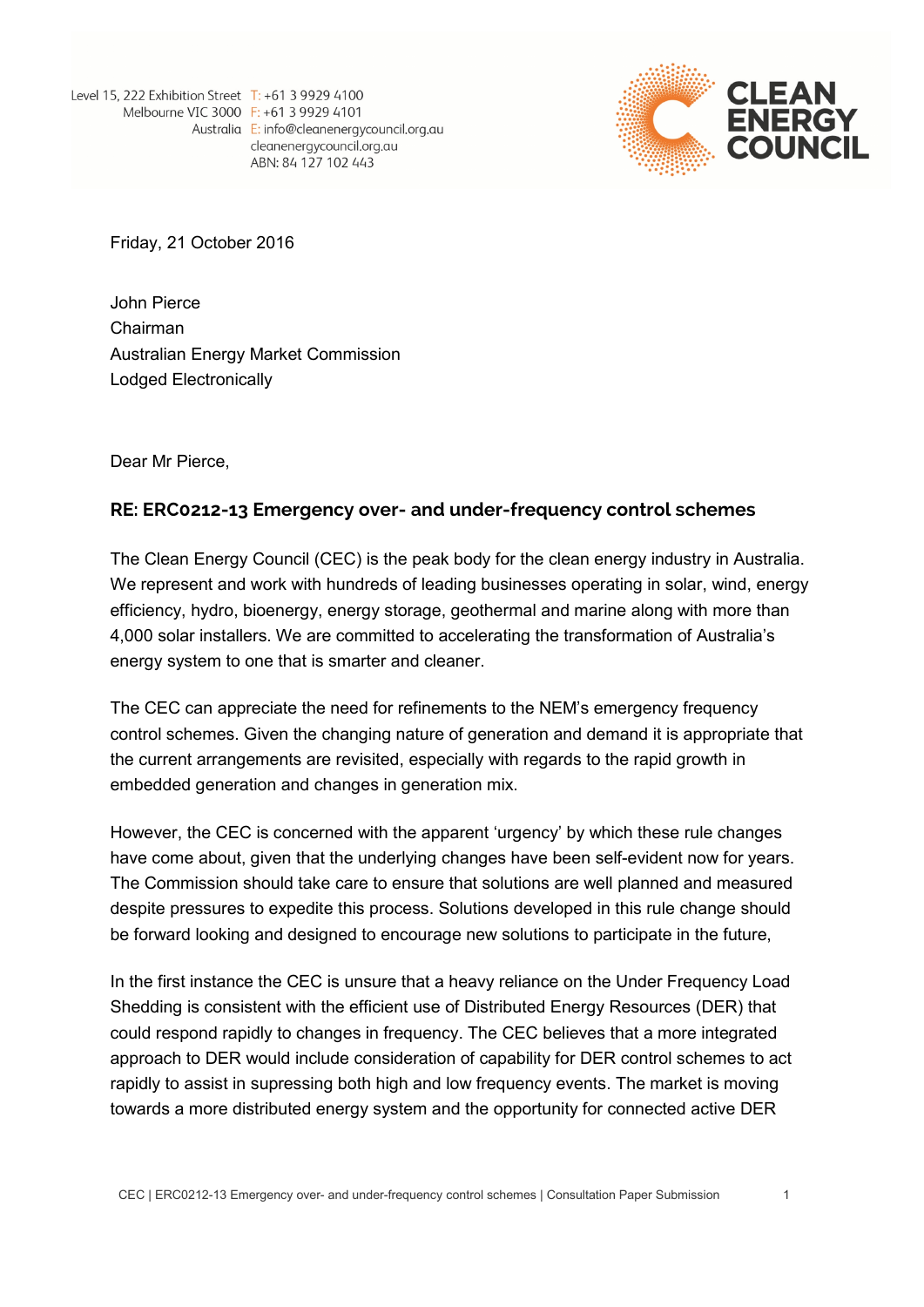

devices to measure and respond to changes in frequency has never been greater, and is increasing. Any refined scheme should be accounting for this potential opportunity.

In addition to the above the CEC's members have raised some issues with the proposed over-frequency generator shedding (OFGS) scheme and do not believe this proposed scheme is forward-looking or well developed.

Since the characteristics of over-frequency events have not been well articulated by the work undertaken by the Commission, AEMO or the rule change proponents the CEC questions whether the proposed scheme is proportional to the issue. For example it is reasonable to expect that lower rates of change of frequency would result during an over-frequency event, as compared to an under-frequency event. However, the rule change proponents and AEMO appear to be treating the responses as being in the same class. While there is no evidence to support this approach the Commission has no way to gauge whether the response is proportional to the issues.

Shedding generation within the contingency frequency bands to manage frequency is by definition a contingency frequency service. It is therefore reasonable that market mechanisms are relied on to illicit a response in the first instance.

Any proposal to simply trip entire wind farms is not an acceptable solution and may lead to unnecessary equipment damage for some generators. Individual wind farms and turbines are capable of responding very quickly to an over-frequency event so are far better suited to manage the tripping and/or ramping of turbines given specific response requirements.

The CEC disagrees with the interpretation of the rules as cited in regards to managing overfrequency. AEMO already has the power to set generator responses to over-frequency events in generator performance standards. There is no clear need for rule changes to enable OFGS.

Additionally the proposed rule change is likely to provide negative investment signals towards renewable energy investments. Given that OFGS as proposed is arbitrary and lacks any compensation arrangements investment in semi-scheduled technologies would be disadvantaged over other technologies. Such treatment conflicts with the technology neutrality principles expected to be considered by the Commission and creates negative signals to prospective investors.

Further, there is a clear contradiction in the proposal of a scheme that removes generators from the market, when these generators are expected to provide contingency lower FCAS. AEMO's current work in their Energy Conversion Model Guidelines Review (Stage 3) and